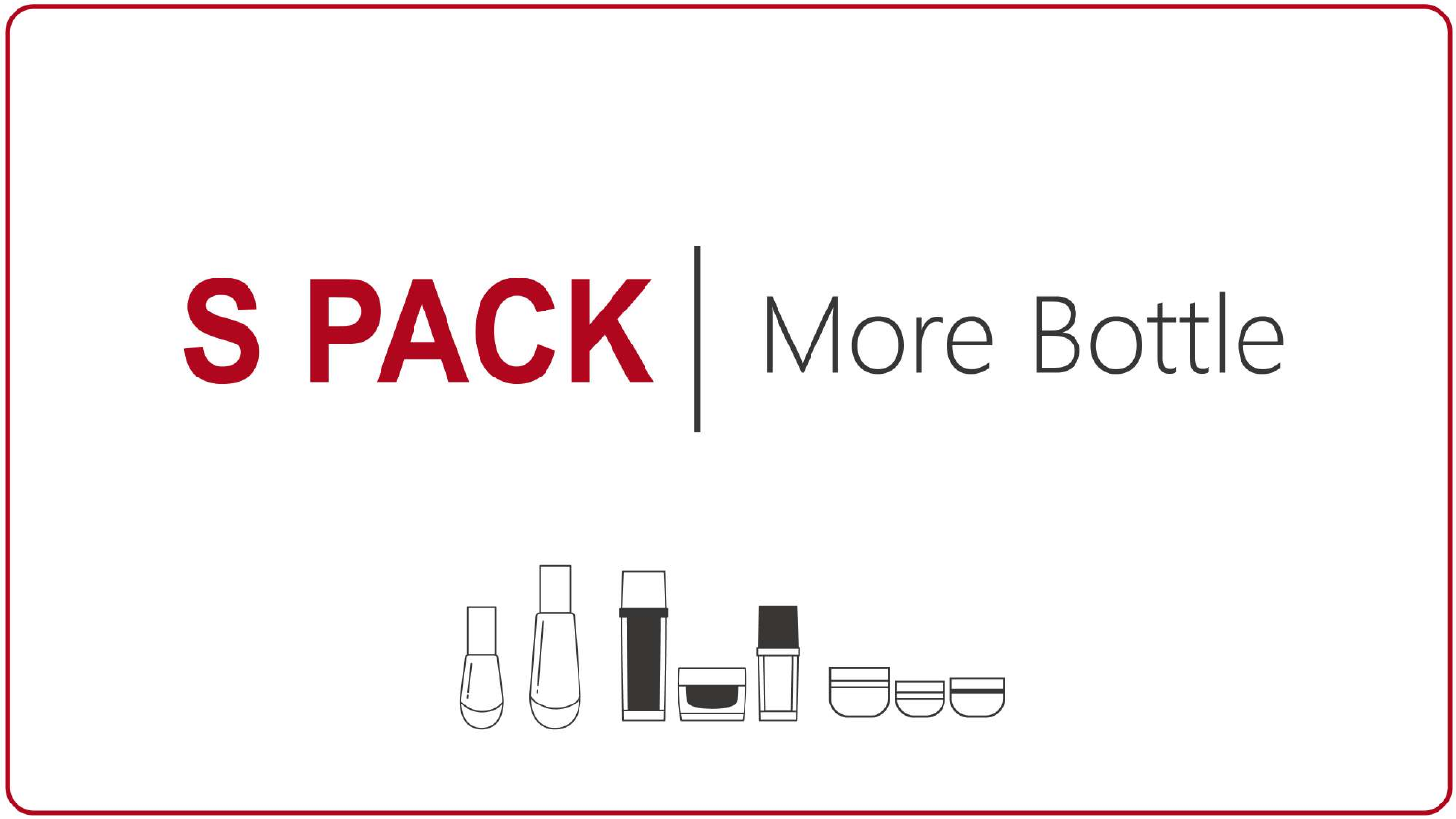#### **SPAČK** PP Cosmetic Jar



| Product  |                                                  |                                  |                                              |       |
|----------|--------------------------------------------------|----------------------------------|----------------------------------------------|-------|
| Item No. | JP200B / JP100B<br><b>JP75B / JP50B</b><br>JP30B | JP50D<br>JP40D<br>JP30D          | JP20D<br><b>JP15D</b><br><b>JP10D</b>        | JP05D |
| Capacity | 200ml / 100ml<br>75ml / 50ml<br>30ml             | 50 <sub>ml</sub><br>40ml<br>30ml | 20 <sub>ml</sub><br>15ml<br>10 <sub>ml</sub> | 5ml   |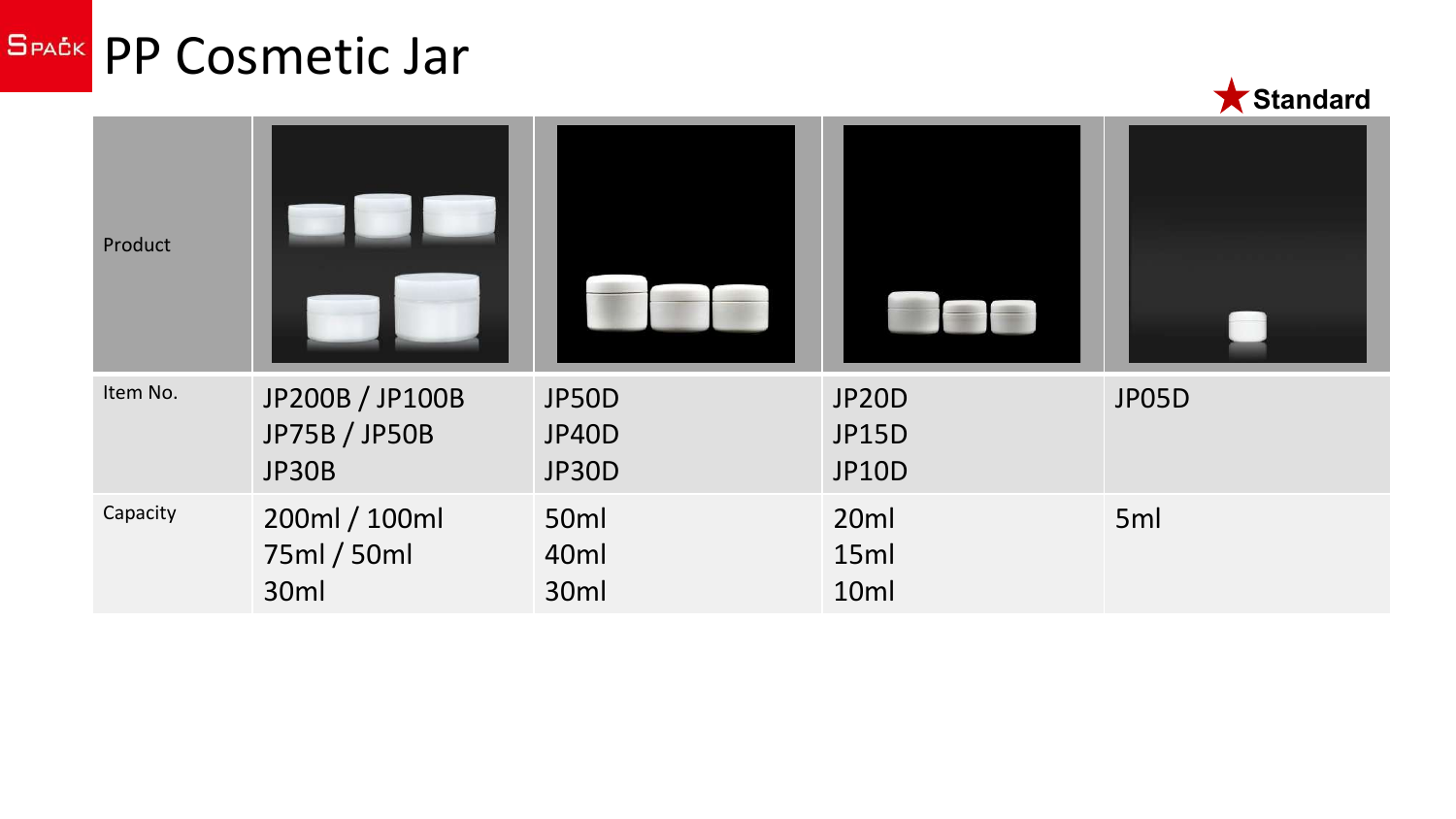#### **SPAČK** PP Cosmetic Jar



| Product  |                                       |                                                                                     |                                                 |                          |
|----------|---------------------------------------|-------------------------------------------------------------------------------------|-------------------------------------------------|--------------------------|
| Item No. | <b>JP15H</b><br><b>JP10H</b><br>JP05H | JP500A / JP250A<br>JP100A / JP50A<br>JP30A / JP15A                                  | <b>JP250E</b><br><b>JP200E</b><br><b>JP150E</b> | JP30E<br>JP20E           |
| Capacity | 15ml<br>10ml<br>5ml                   | 500ml <sup>*</sup> / 250ml<br>$100ml \star / 50ml \star$<br>$30m \star / 15m \star$ | 250ml<br>200ml<br>150ml                         | 30ml<br>20 <sub>ml</sub> |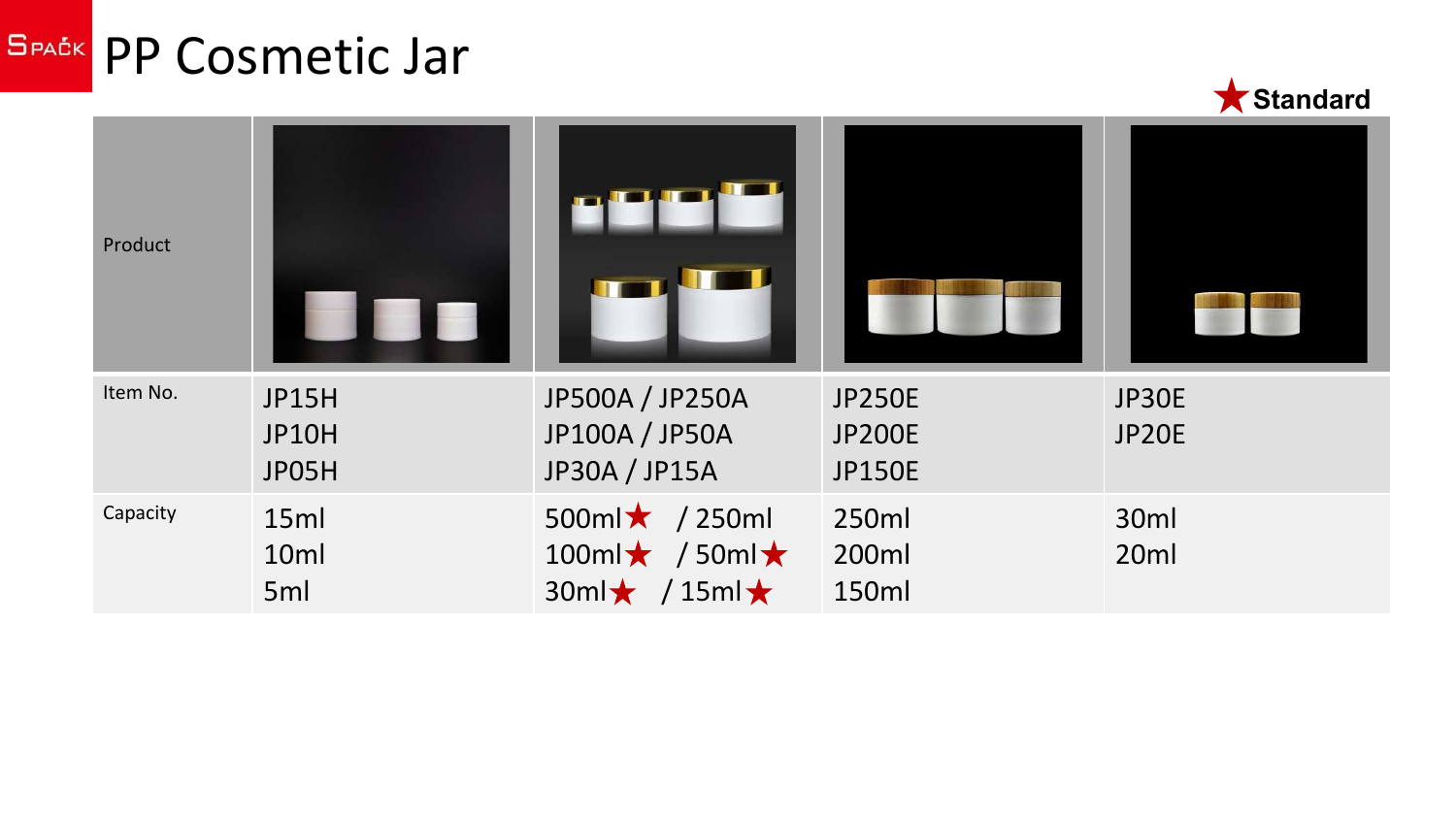#### **SPAČK** PET Cosmetic Jar



| Product  | $\equiv$  |      |  |
|----------|-----------|------|--|
| Item No. | JT(SH)50E | 306  |  |
| Capacity | 50ml      | 50ml |  |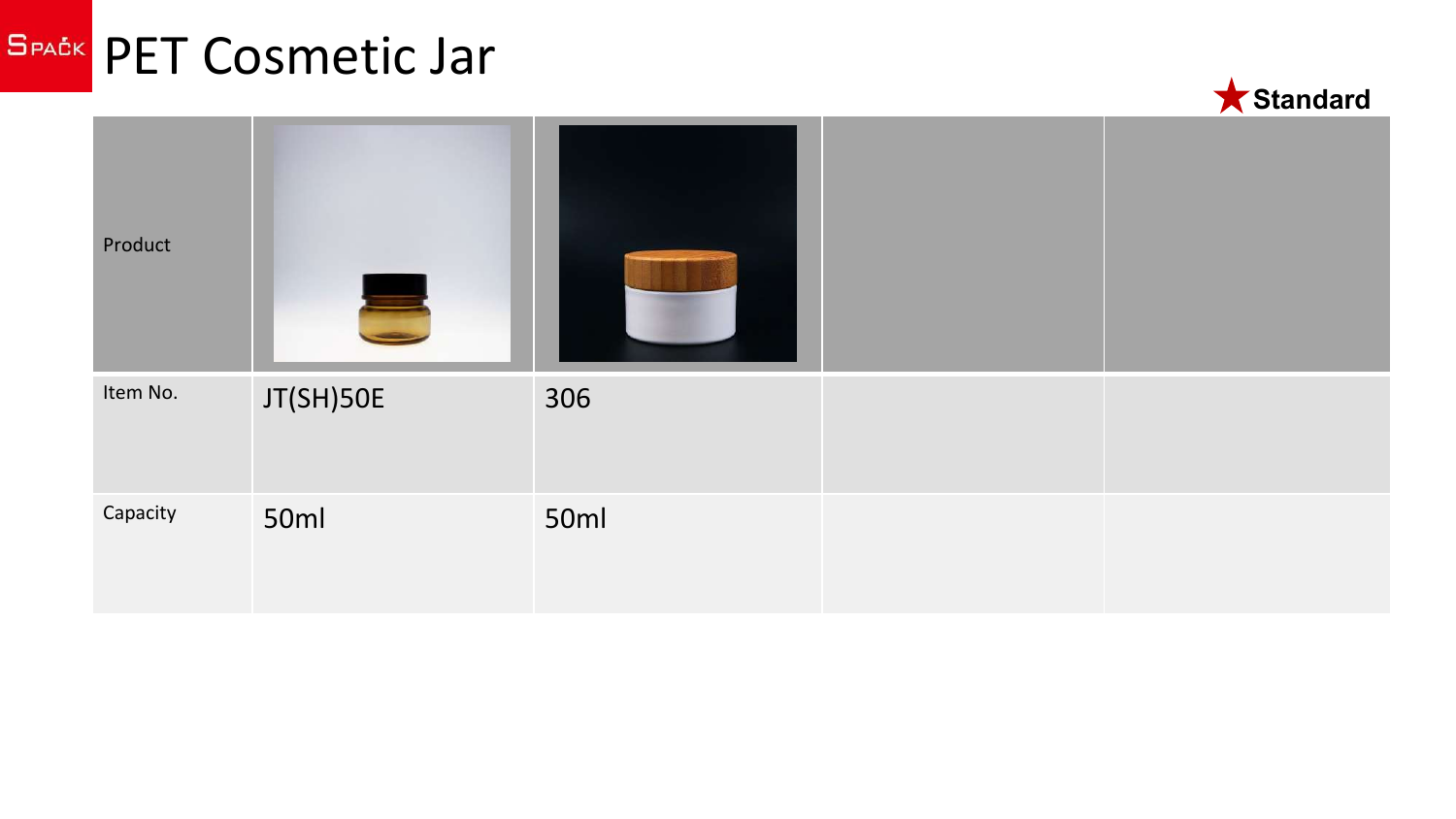#### **SPAČK PETG Cosmetic Jar**



| Product  | <u>undin</u>                                                                           |       |                 |       |
|----------|----------------------------------------------------------------------------------------|-------|-----------------|-------|
| Item No. | JG300A / JG200A<br>JG100A / JG75A<br>JG30A / JG15A                                     | JG07A | JG50B           | 405-1 |
| Capacity | $/200$ ml $\star$<br>300ml<br>$100ml\star$ / 75ml $\star$<br>$30ml \star / 15ml \star$ | 7ml   | 50ml $\bigstar$ | 75ml  |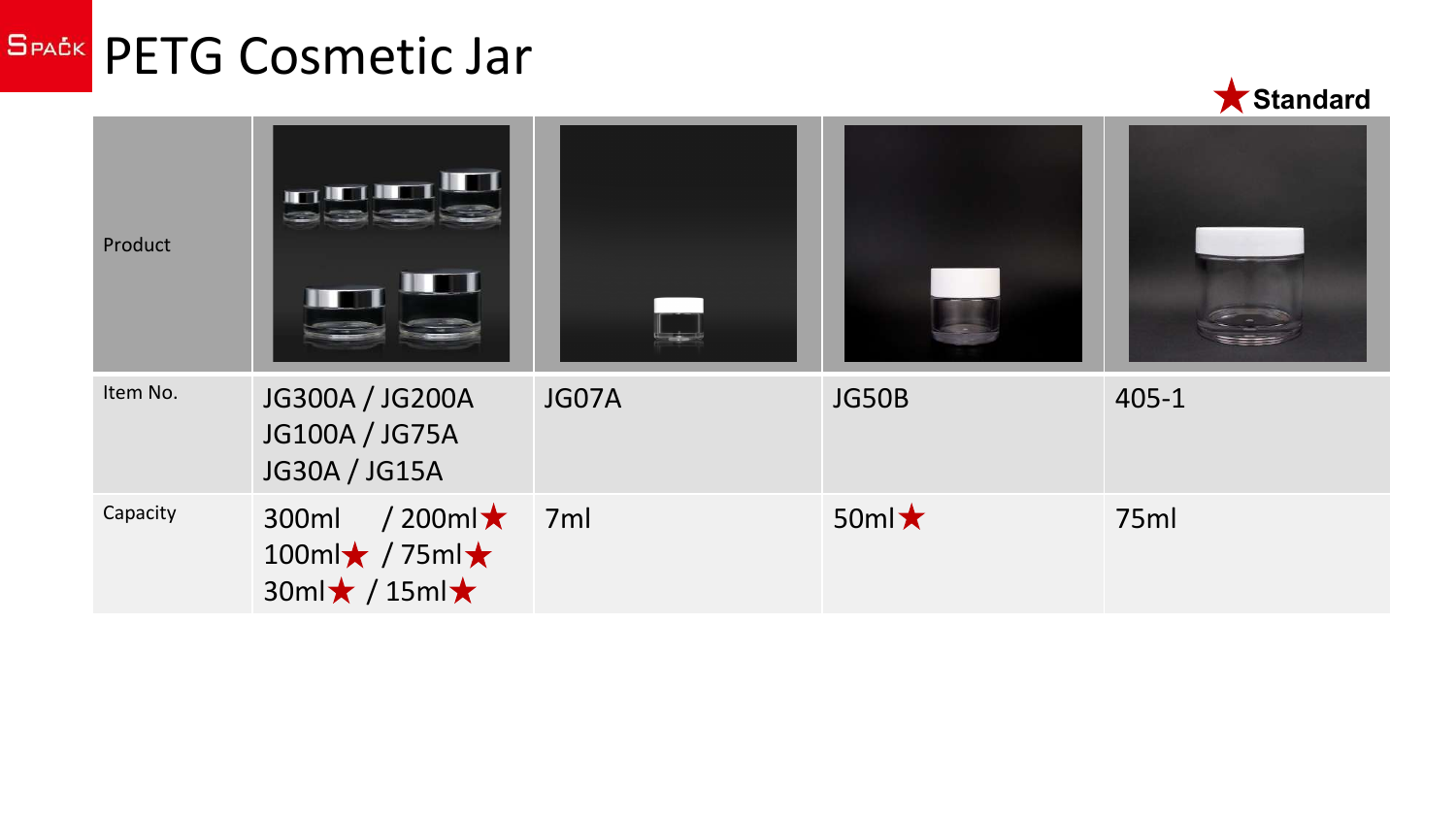# SPAČK PE Plastic Ampoule



| Product  |                                       |  |  |
|----------|---------------------------------------|--|--|
| Item No. | <b>MH30A / MH15A</b><br>MH10A / MH05A |  |  |
| Capacity | 30ml / 15ml<br>10ml / 5ml             |  |  |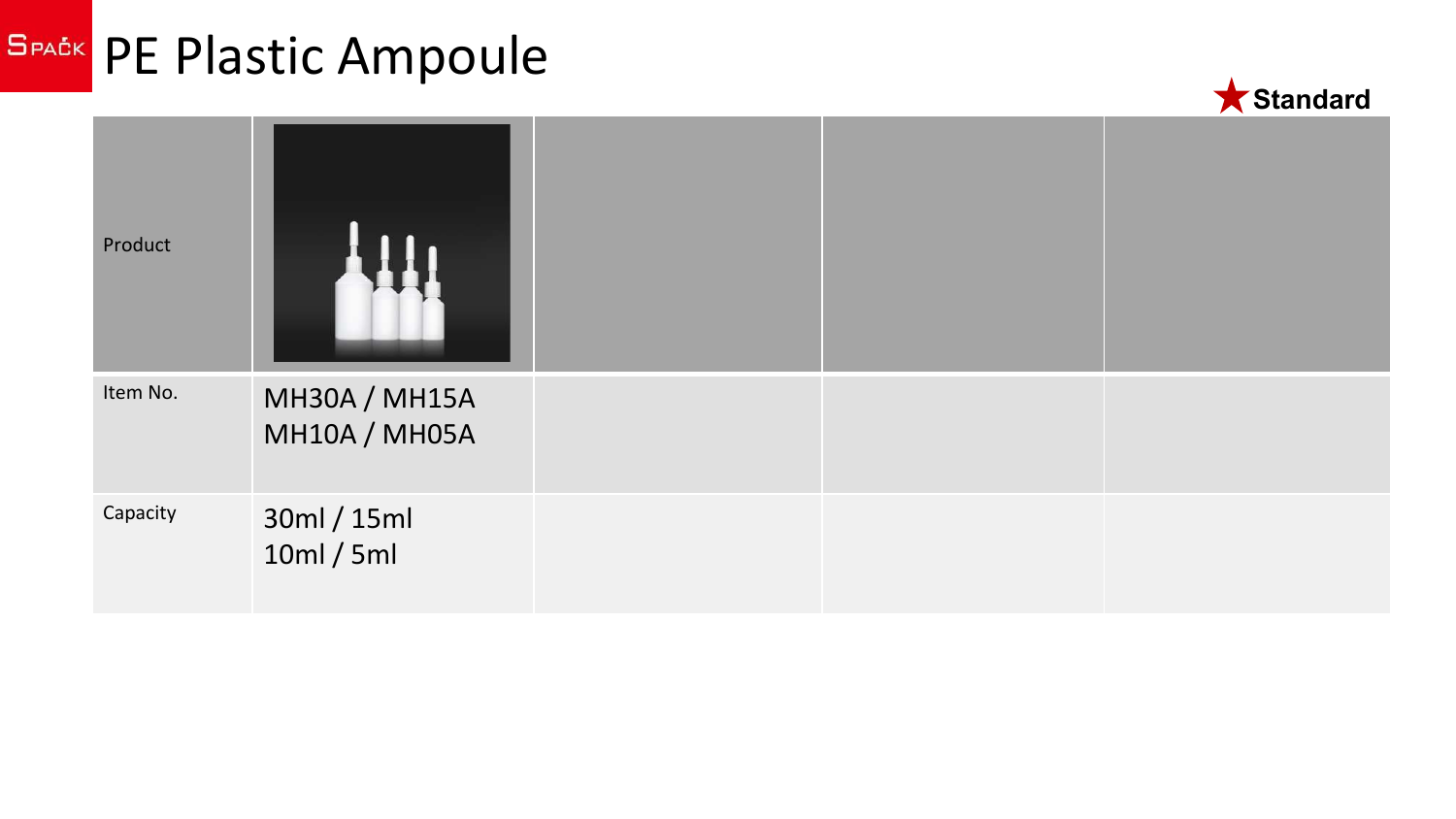### **SPAČK PETG Plastic Ampoule**



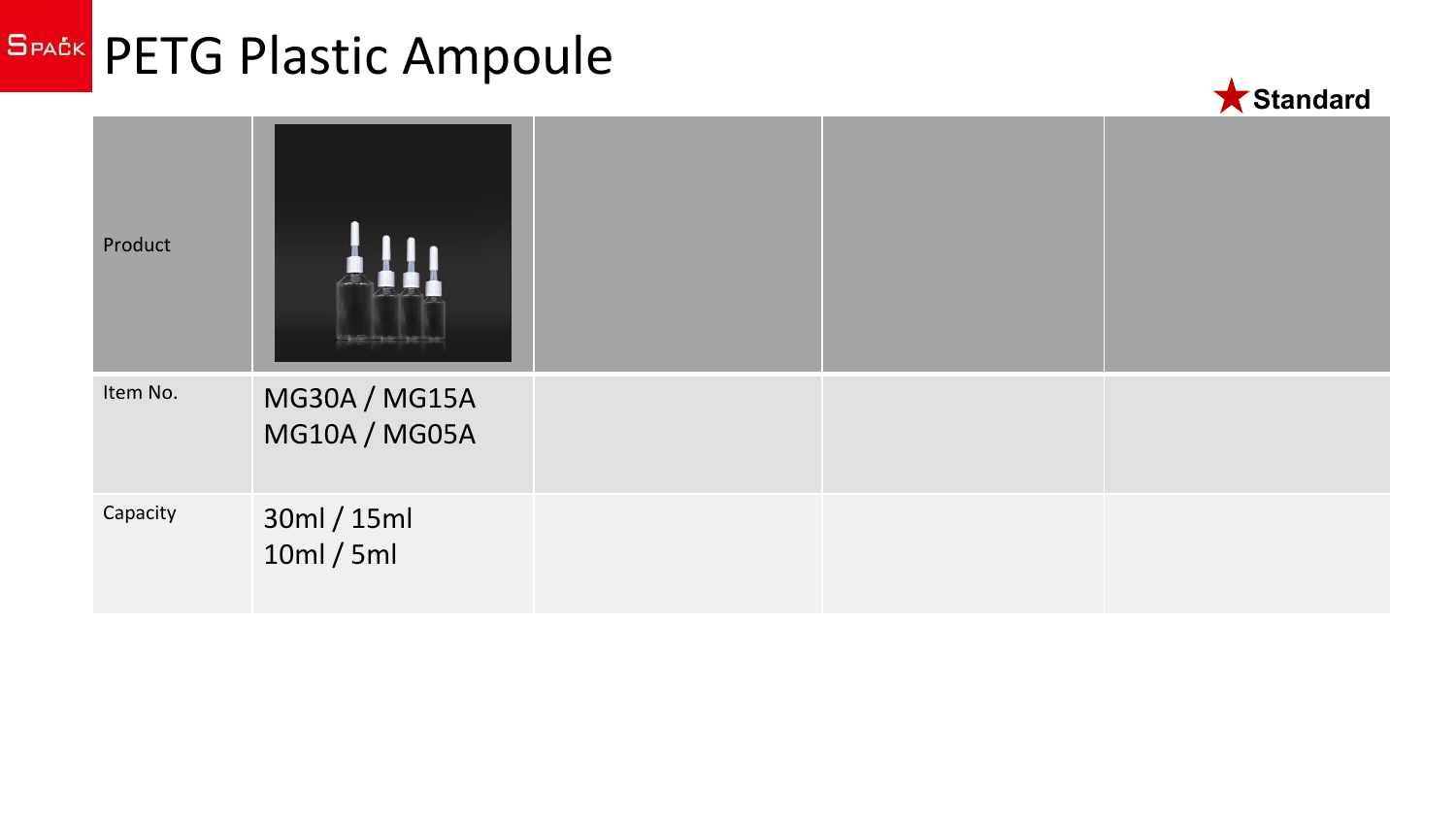#### **SPAČK** PE Plastic Roll on Bottle



| Product  |                         |                |  |
|----------|-------------------------|----------------|--|
| Item No. | RP10A<br>RP08A<br>RP05A | <b>TE10A16</b> |  |
| Capacity | 10ml<br>8ml<br>5ml      | 10ml           |  |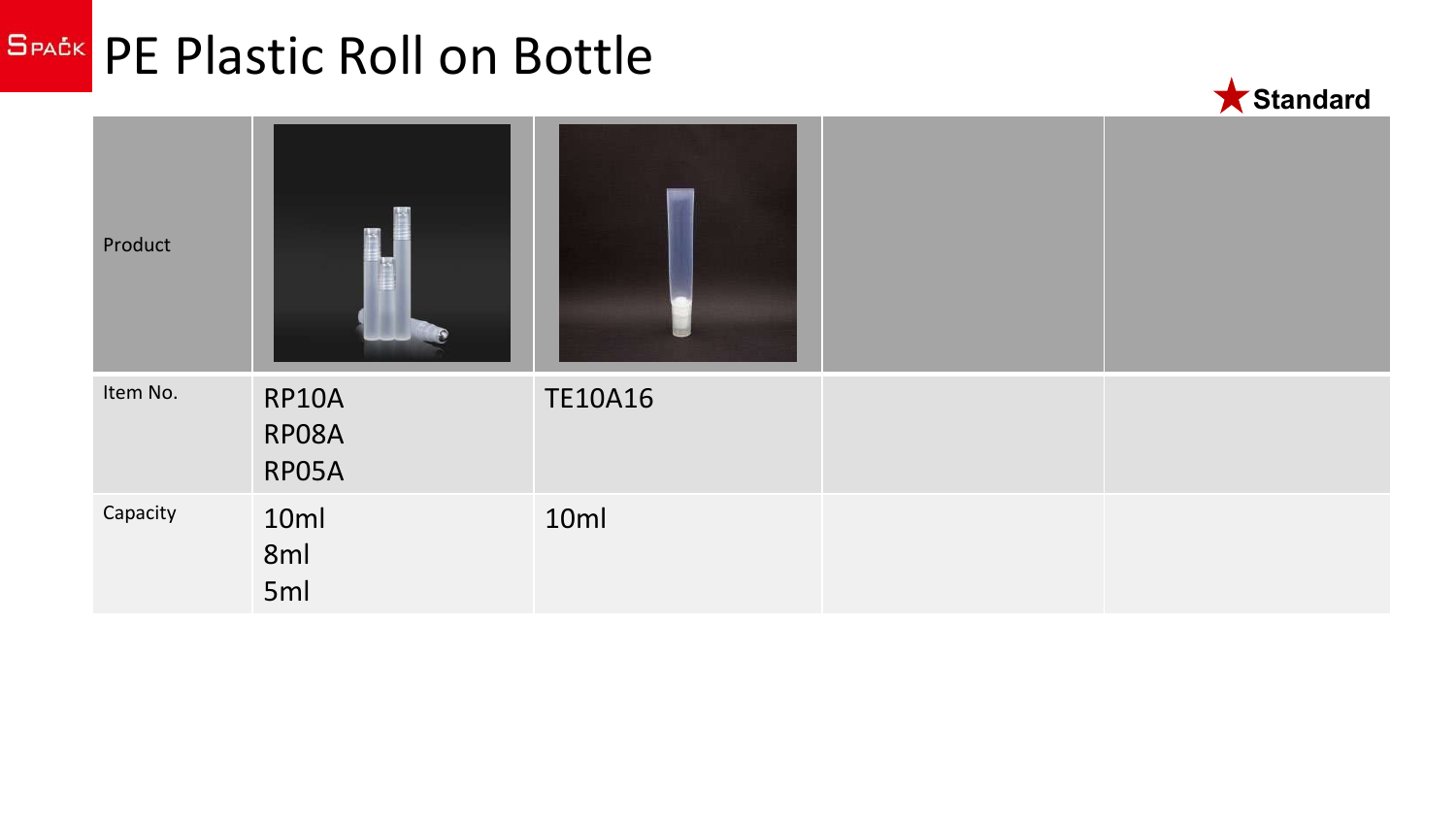#### SPAČK PE Tottle Bottle



| Product  |                          |                              |                                     |                |
|----------|--------------------------|------------------------------|-------------------------------------|----------------|
| Item No. | QE100B<br>QE50B<br>QE30B | QE50D<br>QE30D               | QE15D<br>QE10D<br>QE05D             | QE50A<br>QE30A |
| Capacity | 100ml<br>50ml<br>30ml    | $50ml \star$<br>$30ml \star$ | 15ml<br>$10ml \star$<br>$5ml \star$ | 50ml<br>30ml   |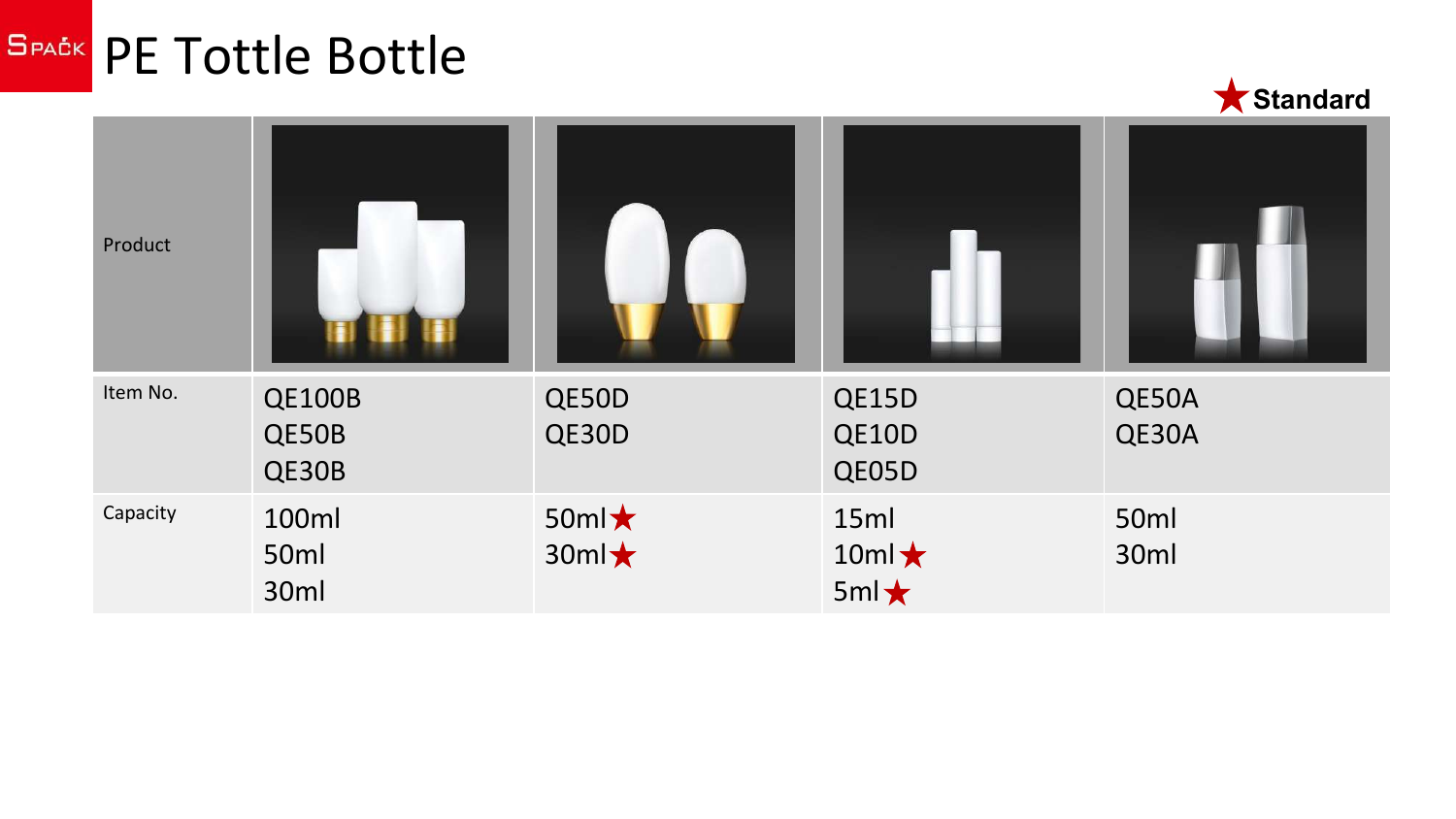#### SPAČK PE Tottle Bottle



| Product  |        |               |               |  |
|----------|--------|---------------|---------------|--|
| Item No. | QE125E | <b>QE120F</b> | <b>QE100G</b> |  |
| Capacity | 125ml  | 120ml         | 100ml         |  |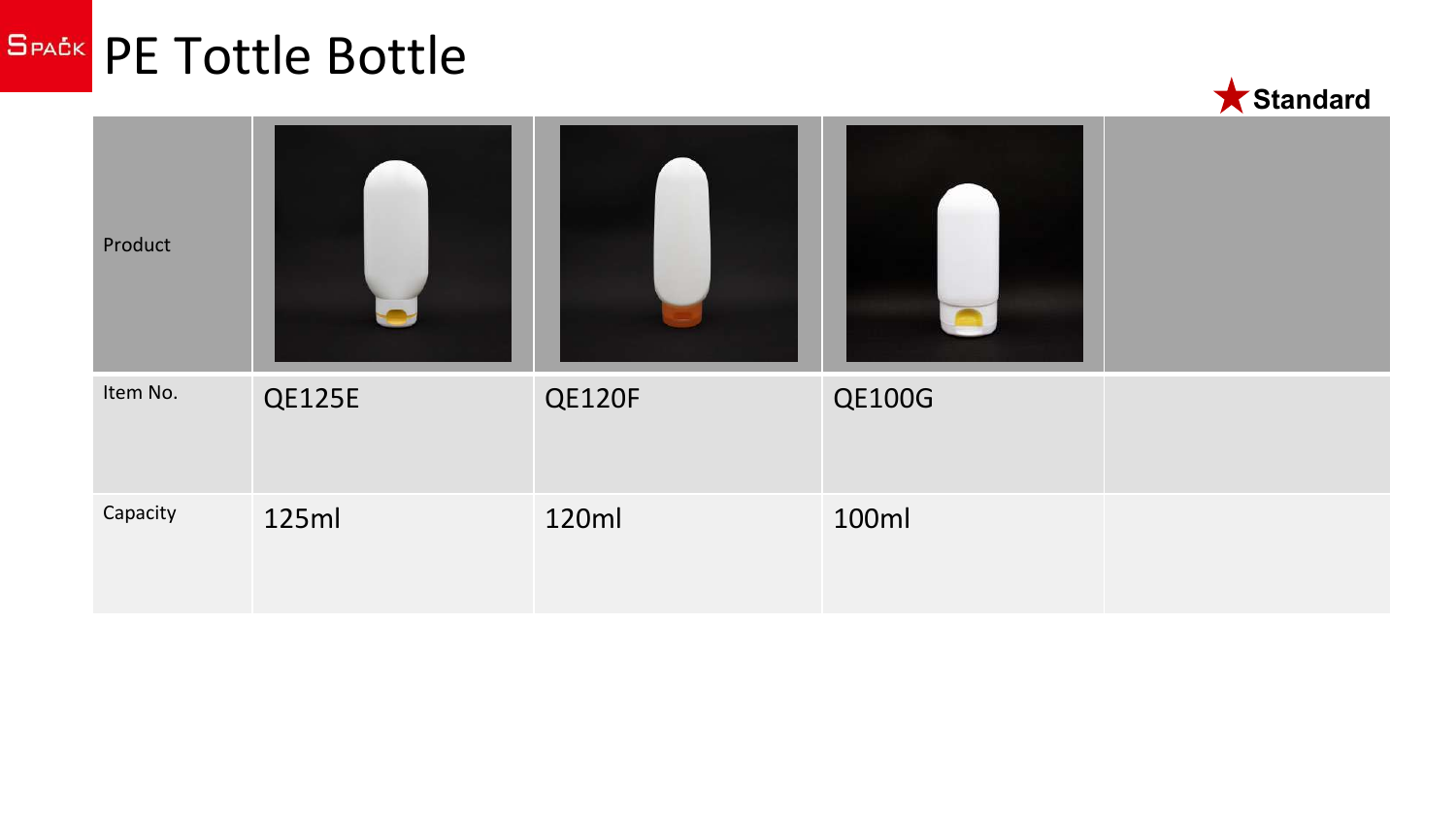#### **SPAČK** AS Deodorant Bottle



| Product  |              |  |  |
|----------|--------------|--|--|
| Item No. | <b>MA50A</b> |  |  |
| Capacity | 50ml         |  |  |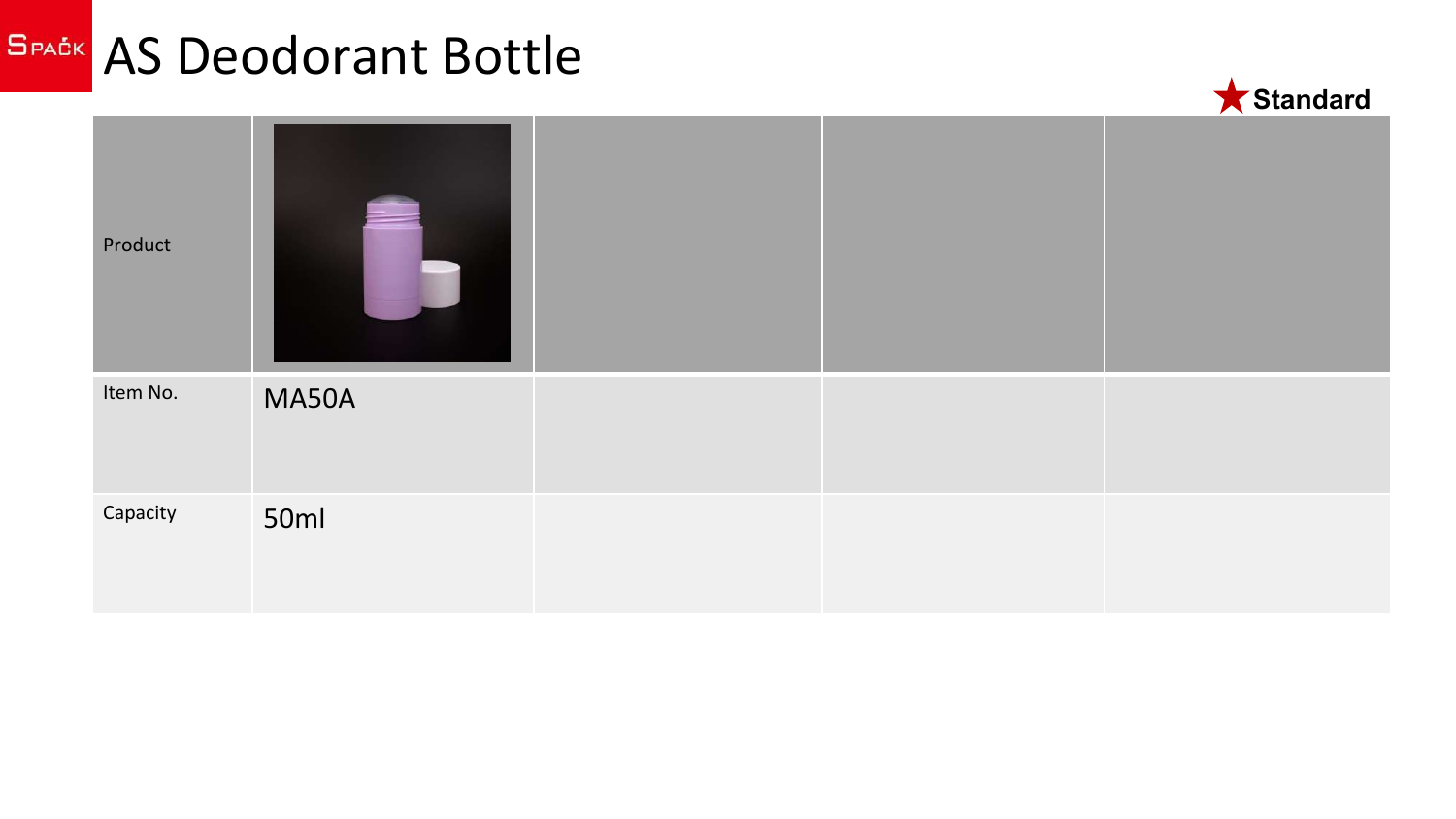## **SPAČK** Aluminum Bottle



| Product  | $\lceil \cdot \rceil$<br>J |  |  |
|----------|----------------------------|--|--|
| Item No. | BA50A                      |  |  |
| Capacity | 50ml                       |  |  |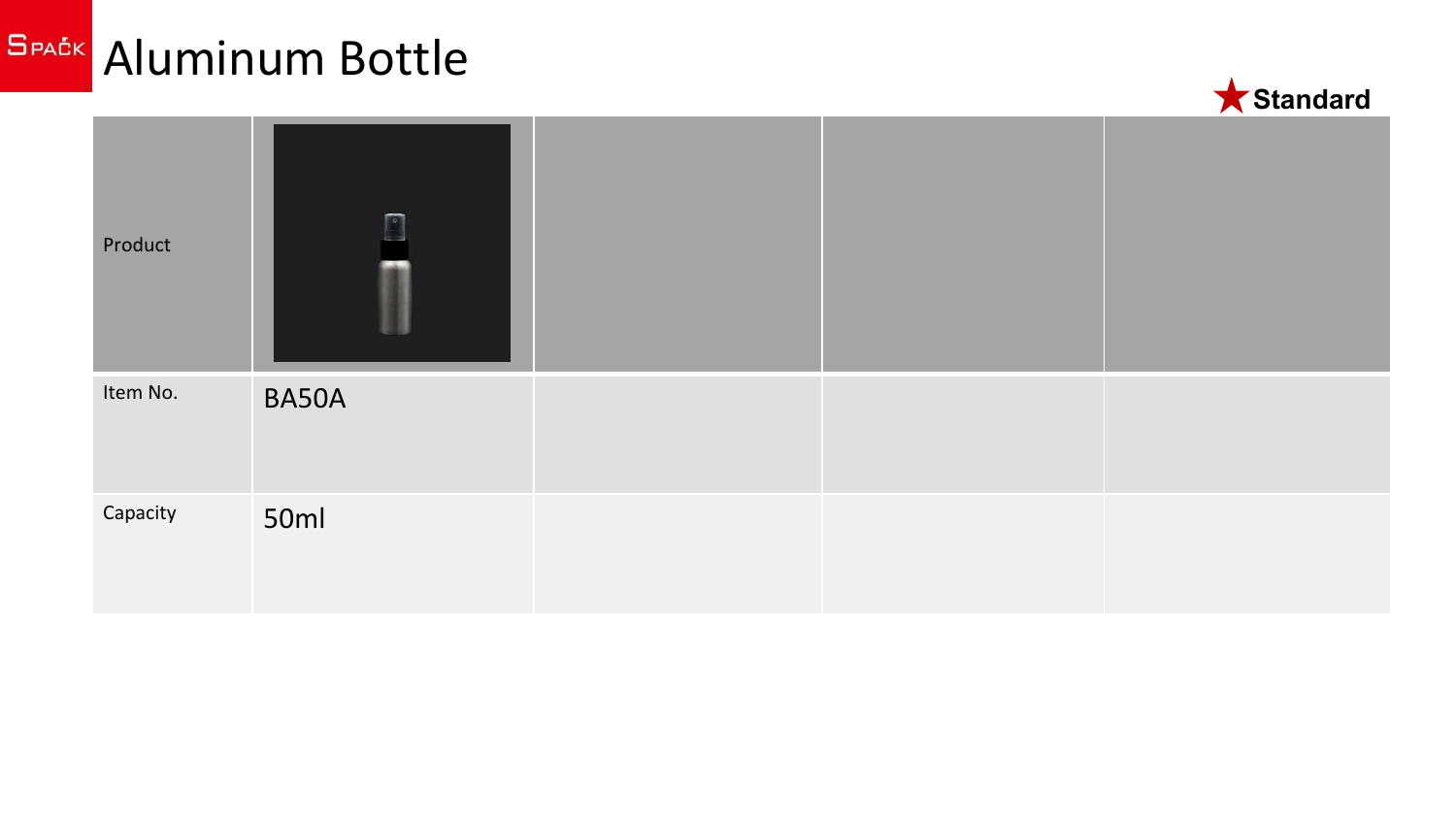



**SPAČK** 

| <b>Capacity</b>  | <b>Suggested</b><br><b>Products</b> | <b>Closure Option</b> | <b>Second Treatment</b>     |
|------------------|-------------------------------------|-----------------------|-----------------------------|
| 30 <sub>ml</sub> | Essence                             | 壓頭                    | <b>Frosted Treatment</b>    |
| 50 <sub>ml</sub> | Essence                             | 壓頭                    | <b>Silk Screen Printing</b> |
| 100ml            | Lotion                              | 壓頭                    |                             |
| 150ml            | toner                               | 旋蓋/嘴塞                 |                             |
| 30 <sub>g</sub>  | Lotion                              | 旋蓋/手拉片                |                             |
| 50 <sub>g</sub>  | Lotion                              | 旋蓋/手拉片                |                             |